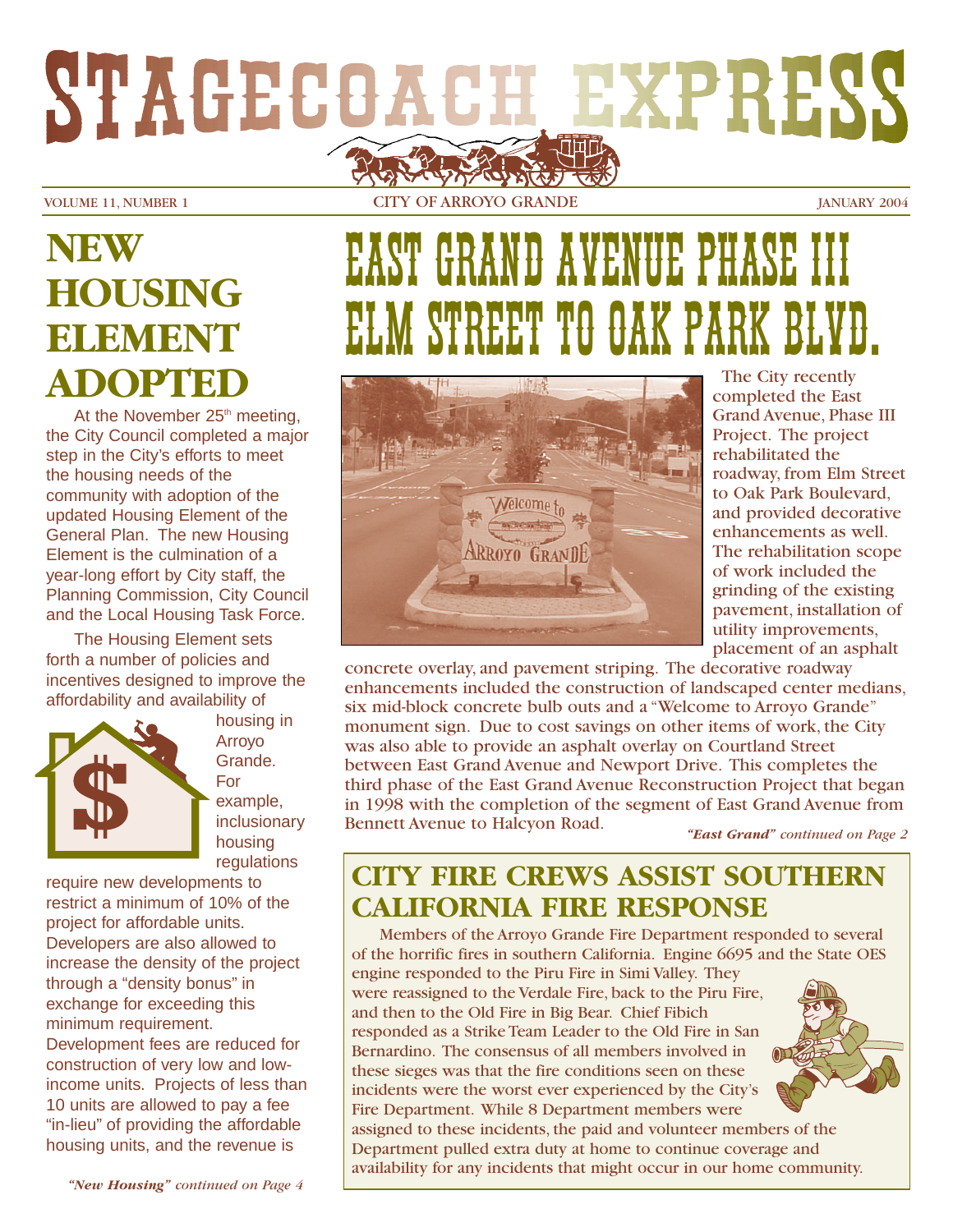# **CITY PROGRAMS TARGET ASSISTANCE FOR SMALL BUSINESS**

One of the top priorities of the City Council is a strong business assistance program, particularly focused on small businesses. The program is important to maintain a vibrant business community that will enhance the economic vitality of the City, to protect and enhance employment, and to meet the retail needs of the community. Utilizing Federal grant funding, the City has partnered with the South Central Coast Small Business Development Center (SBDC) to provide free business technical assistance and workshops to business owners. The same funding is being utilized to provide a façade improvement grant program.

The City has also taken several steps to coordinate its planning efforts with the local merchants, particularly projects focused on E. Grand Avenue and the Village. The Redevelopment Agency has participated in joint public-private projects to encourage new business development along the E. Grand Avenue corridor. Plaza and landscaped areas are being encouraged in new projects to compliment the new streetscape enhancements. New on-street parking is being created on E. Grand Avenue to both increase parking for businesses, as well as to serve as a buffer between vehicle and pedestrian traffic, while a comprehensive parking improvement plan is under development for the Village. In addition, new design guidelines have been adopted for the Village and are under development for E. Grand Avenue.

For more information, contact the City's Community Development Department at 473-5420.

## **COOPERATION REQUESTED ON LOCATION OF PORTABLE BASKETBALL HOOPS**



Basketball hoops provide an excellent opportunity for recreation and exercise. Therefore, the City supports their use and does not regulate their placement on private property. However, the City does ask that portable basketball hoops not be

permanently stored on public property. When left unattended on the street, they may result in a traffic hazard. When left on the sidewalk, they restrict access and violate Federal American with Disabilities Act (ADA) regulations regarding wheelchair access. City Code Enforcement is primarily a complaint-initiated program. Therefore, the City requests and

greatly appreciates the public's assistance regarding this issue through voluntary compliance. If you have questions, please contact the City's Community Development Department at 473-5420.

### **FIRE STATION EXPANSION ON SCHEDULE**

The Fire Station Expansion Project, funded by approval of the

November 2002 bond measure, is proceeding on schedule and within budget. Bricklayers have completed the extension to the rear



# **25TH ANNUAL TALENT SHOW**

It's time to clear your throats, practice your dance moves, and polish up your best jokes because the 25<sup>th</sup> Annual Arroyo Grande

Talent Show is just around the corner! The Arroyo Grande Parks, Recreation and Facilities Department invites people of all ages to share their talents and have a great time.We welcome all dancers, singers, comedians, musicians, and other acts to audition **Tuesday, February 3 and Thursday, February 5th from 7:00 p.m. to 8:30 p.m.** Practices for the show will be held Tuesday and Thursday evenings beginning on February 10th from 7:00 p.m. - 8:30 p.m. The March 5th show will begin at 7:00 p.m., with doors opening at 6:30 p.m. All auditions, practices, and the show will be held at the City of Arroyo Grande and Woman's Club Community Center, 211 Vernon Street. Admission to the show is \$1.50 for children under five and \$2.50 for 6 years and over. For more information, call the Arroyo Grande Parks, Recreation and Facilities office at 473-5476.

#### *"East Grand" continued from Page 1*

The streetscape enhancements were the result of a comprehensive planning effort, which included extensive public input. The objective of the final design was to make the area more "pedestrian friendly", while not negatively impacting traffic flow. The City appreciates all public input that was received and especially the cooperation of local businesses that have been impacted during the construction period.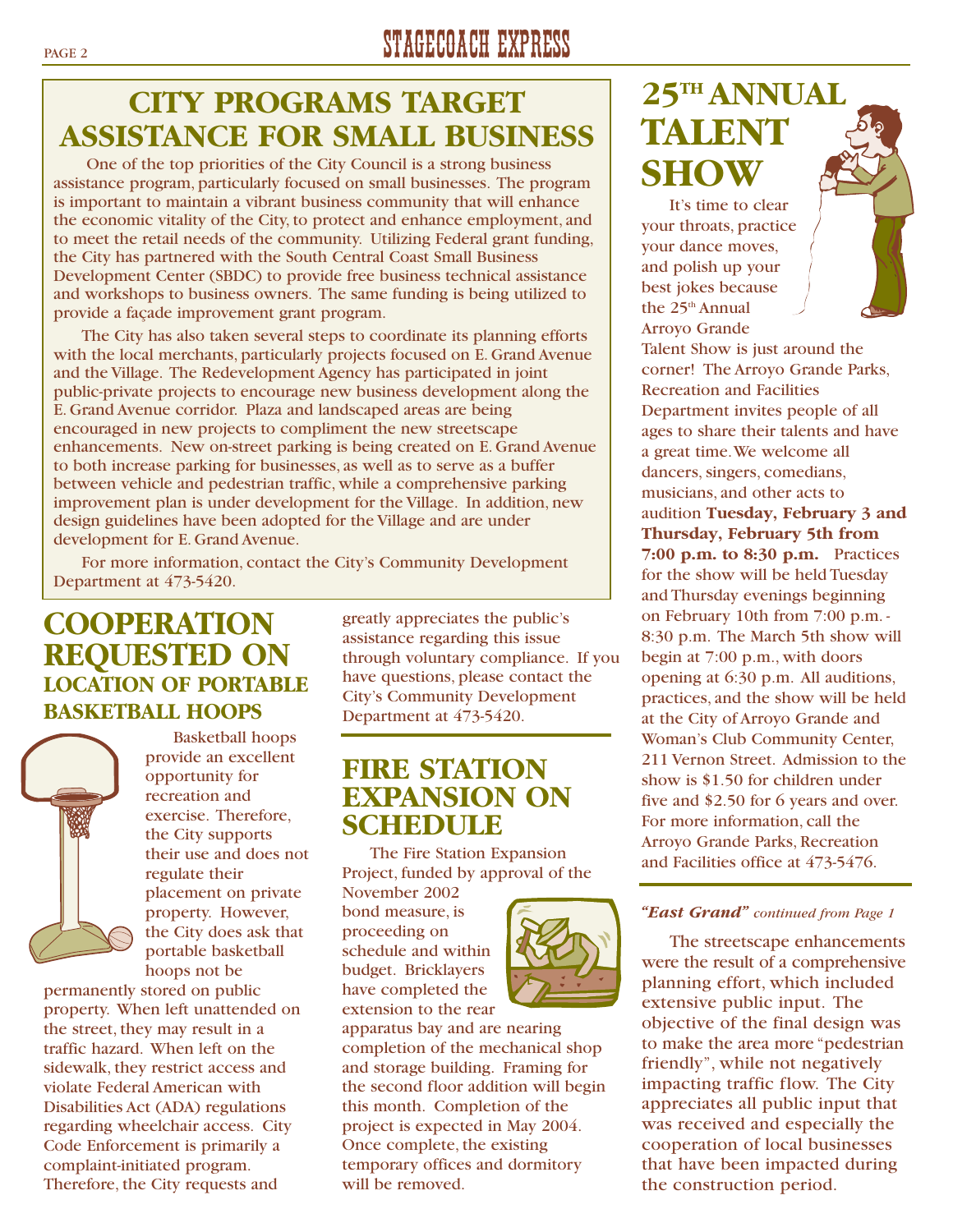# STAGECOACH EXPRESS PAGE 3

# EMPLOYEES RECOGNIZED FOR SERVICE AND ACCOMPLISHM

In December 2003, the City recognized those employees who have made a significant contribution to his/her Department, the overall organization, and/or have gained recognition for the City through positive non-work related activities. Three recipients, nominated and voted upon by their peers, were recognized with the following awards:

#### **EMPLOYEE OF THE YEAR**

Larry Schmidt *Building and Fire Department*

#### **FIELD SERVICE EXCELLENCE**

Raul Juarez *Public Works Department*

#### **OFFICE SUPPORT EXCELLENCE**

Nancy Haglund *Building and Fire Department*

*The City also recognized the following full-time employees for their years of service:*

**30 YEARS** Joe Mejia

**25 YEARS** John Ferdolage Dave Glenn Eddie Madrid Jose Sahagun John Soares Debbie Weichinger Linda Holt **15 YEARS** Vickie Cardoza **5 YEARS** Bob Armet Albert Beattie Nadine Elliott Nancy Haglund

**20 YEARS**

Dan Hernandez Vince Johnson Jeremy Kaufman Kelly Smith Don Spagnolo

# **AWARD OF 2003 ASSISTANCE TO FIREFIGHTERS GRANT**

The City of Arroyo Grande, Division of Fire and Emergency Services has received a grant of \$237,867.00 from

the 2003 Assistance to Firefighters Grant Program administered by the U. S. Department of Homeland Security's Federal Emergency Management Agency (FEMA). The program assists rural, urban, and suburban fire departments throughout the United States. The award is part of \$750 million being distributed to over 7,000 fire

departments in 2003, from a total of 19,000 applicants.

The grant will be used by the Division of Fire and Emergency Services to address critical needs in the area of Firefighter Safety and Operations. Many of these needs have arisen from mandates that dictate the way the Fire Department must conduct its business in the fire station and at the scenes of emergencies. All the funds from this grant are pre-designated for specific equipment and programs and the expenditures are closely monitored by the federal government.



*Chinda and her new partner, Senior Police Officer Kimberely DeBlauw*

# **CITY WELCOMES NEW POLICE K-9**

The Arroyo Grande Police Department is welcoming its newest member, an energetic three year old German Shepherd from Czechoslovakia named Cedrrik Rivie, otherwise known as "Chinda". Chinda and her new partner, Senior Police Officer Kimberely DeBlauw, will begin their new assignment after attending a month long patrol and protection class in March 2004. Senior Officer DeBlauw is taking over as the new K-9 handler for Sgt. Kevin McBride, who has done an outstanding job in serving in this assignment for the past 14 years with his two dogs,Tzar and Fawni.

### **CITY LIGHTS MORE FIELDS AT SOTO SPORTS COMPLEX**

As a continuing effort to improve field access to the community, the City has recently completed installation of new light standards on Pilg and Campbell fields at the Soto Sports Complex. These fields host a variety of activities including Girls Softball, Youth Football, Little League and Soccer. This \$202,000 project was funded through the Park Development Fees that are paid for new development in the City.